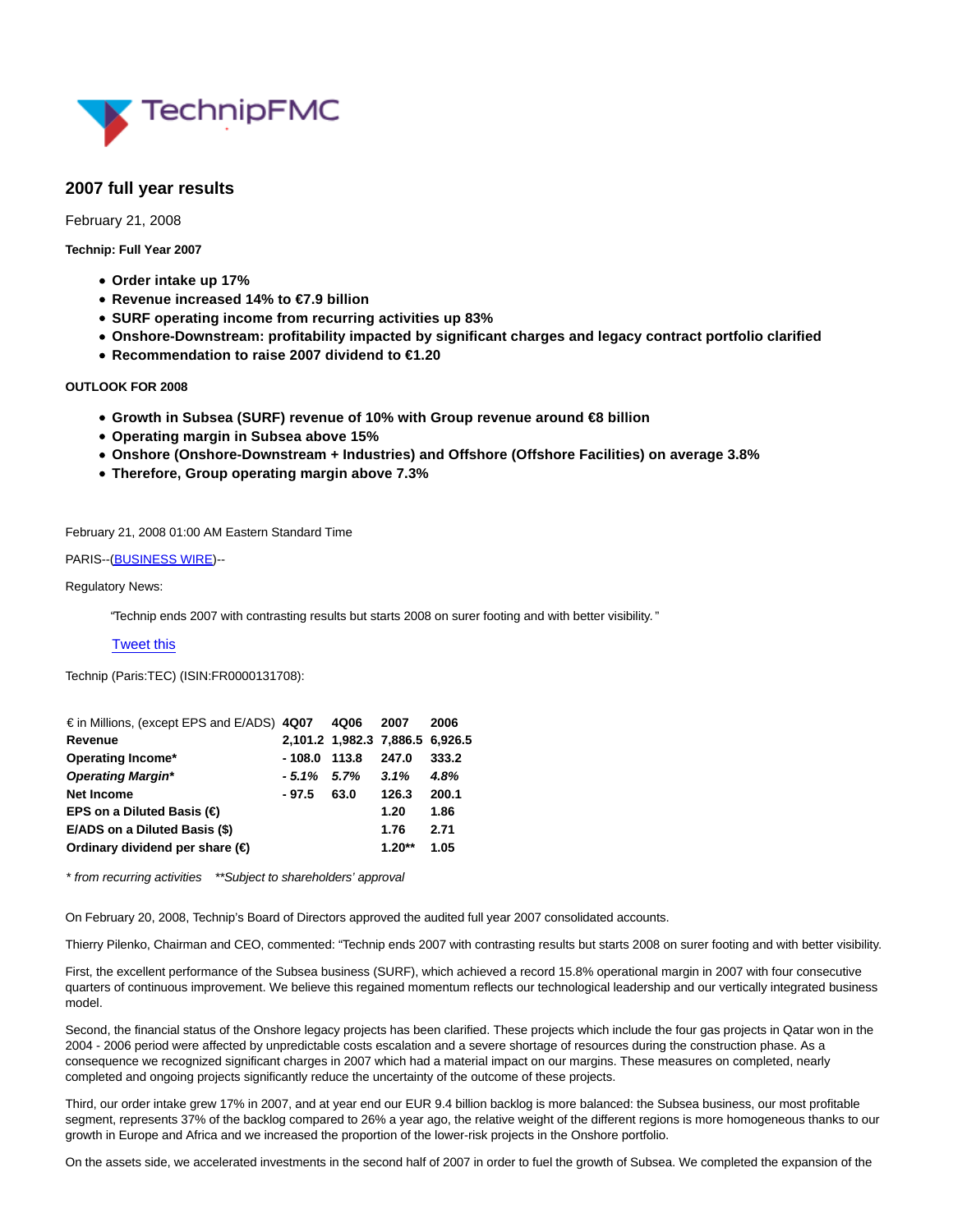existing manufacturing capacity in Brazil and in France, started construction of a new flexible pipe plant in Asia, added two vessels to our fleet and launched the fabrication of two additional vessels for a total investment of approximately EUR 1 billion over the 2007 - 2010 period.

The fundamentals of our industry remain very strong with good visibility both onshore and offshore extending the growth trend beyond the end of the decade. From new deepwater developments to life extension of mature fields, from existing refinery upgrades to grass-root oil or gas projects, Technip is extremely well-positioned to take advantage of this market and has the right technical skills and a solid balance sheet to support growth with a strong focus on profitability.

In this environment Technip has set its 2008 financial goals as follows: Group revenue around EUR 8 billion, with 10% revenue growth in the Subsea segment, and therefore a Group operating profit above 7.3%.

Confident in our capacity to create long-term shareholder value, the Board of Directors recommends raising our 2007 dividend per share to EUR 1.20."

#### **I. FOURTH QUARTER 2007**

#### **A. OPERATIONAL HIGHLIGHTS**

In the **SURF**<sup>(1)</sup> business segment, ongoing projects progressed well in all regions. The utilization rate of the Group's vessel fleet reached 83% during the quarter and the flexible pipe manufacturing plants enjoyed a high level of activity. The Agbami project progressed very well as the fabrication of both flexible pipes and umbilicals as well as the first phase of offshore installation were completed. Capitalizing on the success of the Dalia SURF project and the development of Integrated Production Bundle flexible pipe, Technip was awarded its largest SURF contract to date - the Pazflor project in Angola.

In the **Offshore Facilities** business segment, topside modules were installed on the Akpo FPSO hull at the yard in Korea and modules interconnection is ongoing. On the Perdido Spar project for the Gulf of Mexico, hull construction is progressing in the Pori yard in Finland.

Concerning the Tahiti Spar project and as requested by the customer, new mooring shackles were delivered to the client in January 2008 as anticipated.

On the other SPAR project affected by metallurgical problems on certain mooring shackles, Technip's solution to the client, including replacement shackles is progressing as anticipated. The replacement costs of these shackles will be borne by insurance.

In the **Onshore-Downstream** business segment, a large number of projects are under construction in the Middle-East, Vietnam and Canada. Technip, as member of the TSKJ Joint Venture, successfully delivered the LNG Train 6 in Nigeria on schedule.

After an unprecedented number of large contract awards to the Oil & Gas service sector, 2007 was characterized by significant constraints as construction companies struggled to provide adequate resources to cope with the sharp increase in worldwide demand.

As a result of this difficult environment Technip took the following charges during the fourth quarter 2007, the full details of which can be found in the press release published on January 30, 2008:

- EUR 200 million covered all four gas projects in Qatar. This charge was calculated based on the forecasted results at completion of these four projects; Qatargas II, Rasgas III, Qatargas III&IV, AKG2.
- EUR 70 million covered three projects: two in Asia Pacific (one completed and the other on-going) and one in North America (97% completed).

In the **Industries** business segment, projects are progressing well.

#### **B. FOURTH QUARTER 2007 FINANCIAL RESULTS**

#### **1. Revenue**

At EUR 2,101.2 million, fourth quarter 2007 Group **revenue** was up 6.0% compared to the fourth quarter 2006.

During the fourth quarter 2007, the 9% depreciation of the US dollar and associated currencies, had a negative impact of EUR 78.9 million on the Group revenue.

#### **2. Operating Income from Recurring Activities**

As a consequence of the EUR 270 million charges recorded on Onshore-Downstream projects in the fourth quarter 2007, Group **operating income from recurring activities** is a loss of EUR 108.0 million, compared to a profit of EUR 113.8 million recorded during the fourth quarter 2006.

Financial income from contracts accounted as revenue, amounted to EUR 17.3 million during the fourth quarter 2007, EUR 10.6 million being associated with Onshore-Downstream.

Operating income from recurring activities excludes income from the sale of activities as follows:

#### **3. Income from Activity Disposal**

During the fourth quarter 2007, **income from activity disposal** amounted to a loss of EUR 0.8 million and represented exchange rate adjustments in the SURF segment (EUR -0.6 million on the disposal of PSSL and PSSI) and in the Offshore Facilities segment (EUR -0.2 million for the 50% sale of Technip's stake in Gulf Island Fabricator Inc.).

#### **4. Operating Income**

During the fourth quarter 2007, Group operating income represented a loss of EUR 108.8 million, compared to the EUR 113.8 million profit recorded a year ago.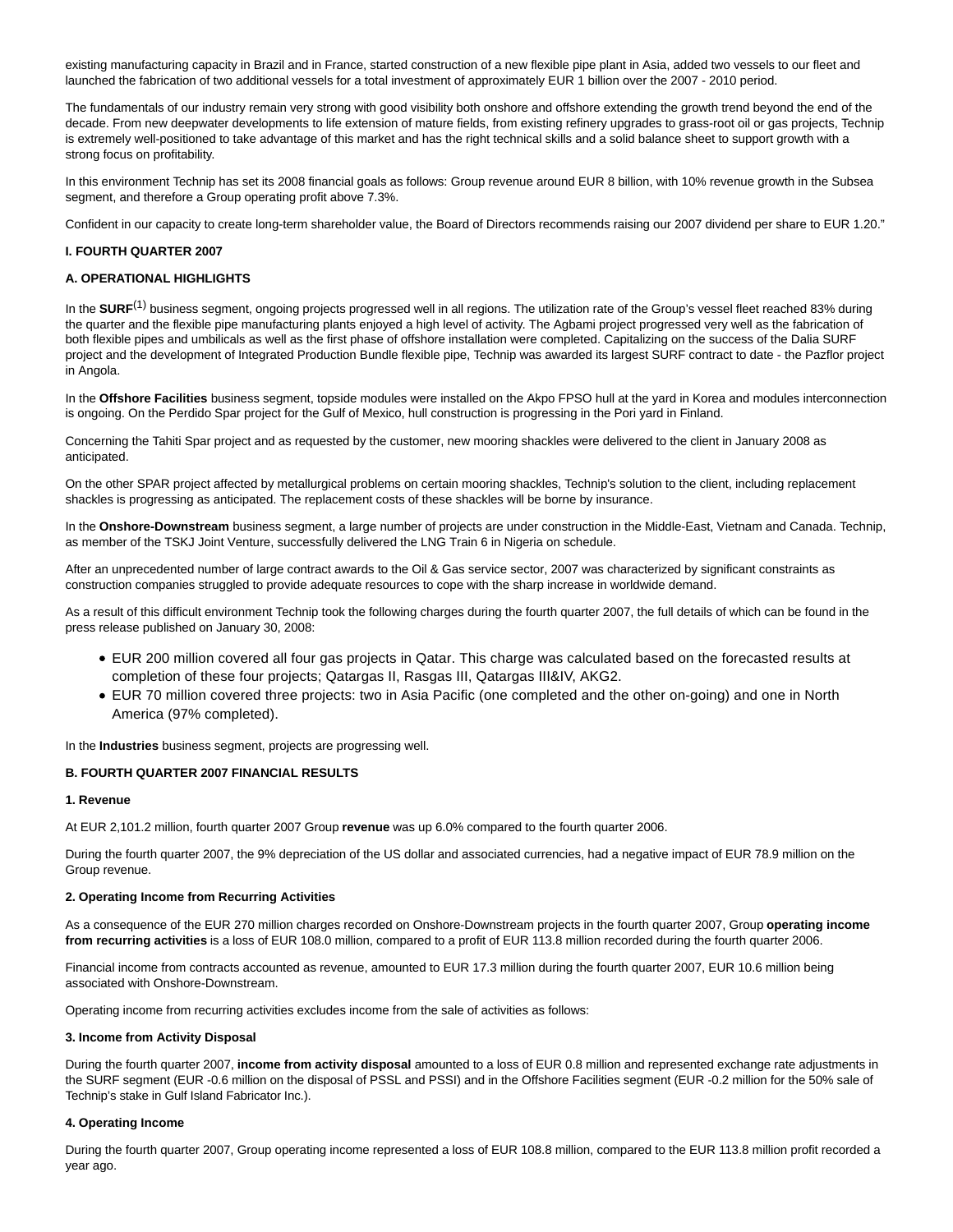## **5. Results**

**Net financial charges** were EUR 11.1 million including a EUR 1.9 million negative impact of foreign currency exchange rate variation and from IAS 32-39 on hedging instruments' fair market value.

**Income tax** was a credit of EUR 20.5 million as a consequence of deferred tax assets recorded in the fourth quarter.

**Net income** was a loss of EUR 97.5 million, compared to the EUR 63.0 million profit during the fourth quarter 2006.

Average number of shares during the period on a diluted basis is calculated as per IFRS. For the fourth quarter 2007 this number of shares stood at 105,608,009 and 105,525,845 shares for the fourth quarter 2006.

**Diluted EPS and E/ADS** was minus EUR 0.92 and minus USD 1.35 in the fourth quarter 2007 compared to EUR 0.60 and USD 0.87 respectively, one year ago.

#### **6. US GAAP**

In the fourth quarter 2007 net income reconciled to U.S. generally accepted accounting principles (U.S. GAAP) amounted to minus EUR 115.3 million.

#### **II. FULL YEAR 2007**

#### **A. ORDER INTAKE AND BACKLOG**

In 2007, Technip's **order intake** reached EUR 7,197.8 million compared to EUR 6,143.1 million in 2006. Listed in the annex II (d) are the main contracts that came into force in 2007 along with their approximate value (Group share) if publicly disclosed. The breakdown of the order intake by business segment in 2007 is as follows:

| - SURF                     | 45.9% |
|----------------------------|-------|
| - Offshore Facilities      | 7.8%  |
| - Onshore-Downstream 42.2% |       |
| - Industries               | 4.1%  |

As of December 31, 2007, the Group **backlog** amounted to EUR 9,389.5 million, compared to EUR 10,272.8 million a year ago. The breakdown of the backlog by business segment, as of December 31, 2007, is as follows:

| - SURF                     | $37.0\%$ (2) |
|----------------------------|--------------|
| - Offshore Facilities      | 5.9%         |
| - Onshore-Downstream 54.7% |              |
| - Industries               | 2.4%         |

## **B. ASSETS AND CAPEX**

Technip's capex amounted to EUR 262 million in 2007 (cash impact).

Flexible pipe manufacturing plants

- Expansion of the production capacity of the Le Trait, France and Vitoria, Brazil flexible pipe manufacturing plants by 20% and 50%, respectively, was completed in 2007.
- New development programs included the expansion of the Vitoria plant's storage area and installation of a new large capacity crane, 800 tons, in Le Trait, France to facilitate the loading of vessels. These programs are progressing well and should be completed in 2008 and 2009, respectively.
- Technip signed (early 2008) an agreement with the Tanjung Langsat Port for a 20-hectare (49-acre) land lease to set up a new flexible pipe manufacturing plant in Malaysia.

Vessel Fleet

- During the year 2007, two additional vessels joined the fleet. The Seamec Princess, after conversion works, is operational for shallow water Indian work for the Indian market. The Skandi Achiever, a new diving support vessel, was delivered to Technip (8-year charter agreement) and is assigned to UK North Sea activities. Today, Technip's fleet totals 16 vessels.
- Technip awarded STX Heavy Industries, in Korea/China, a contract for the construction of its new pipelay vessel. This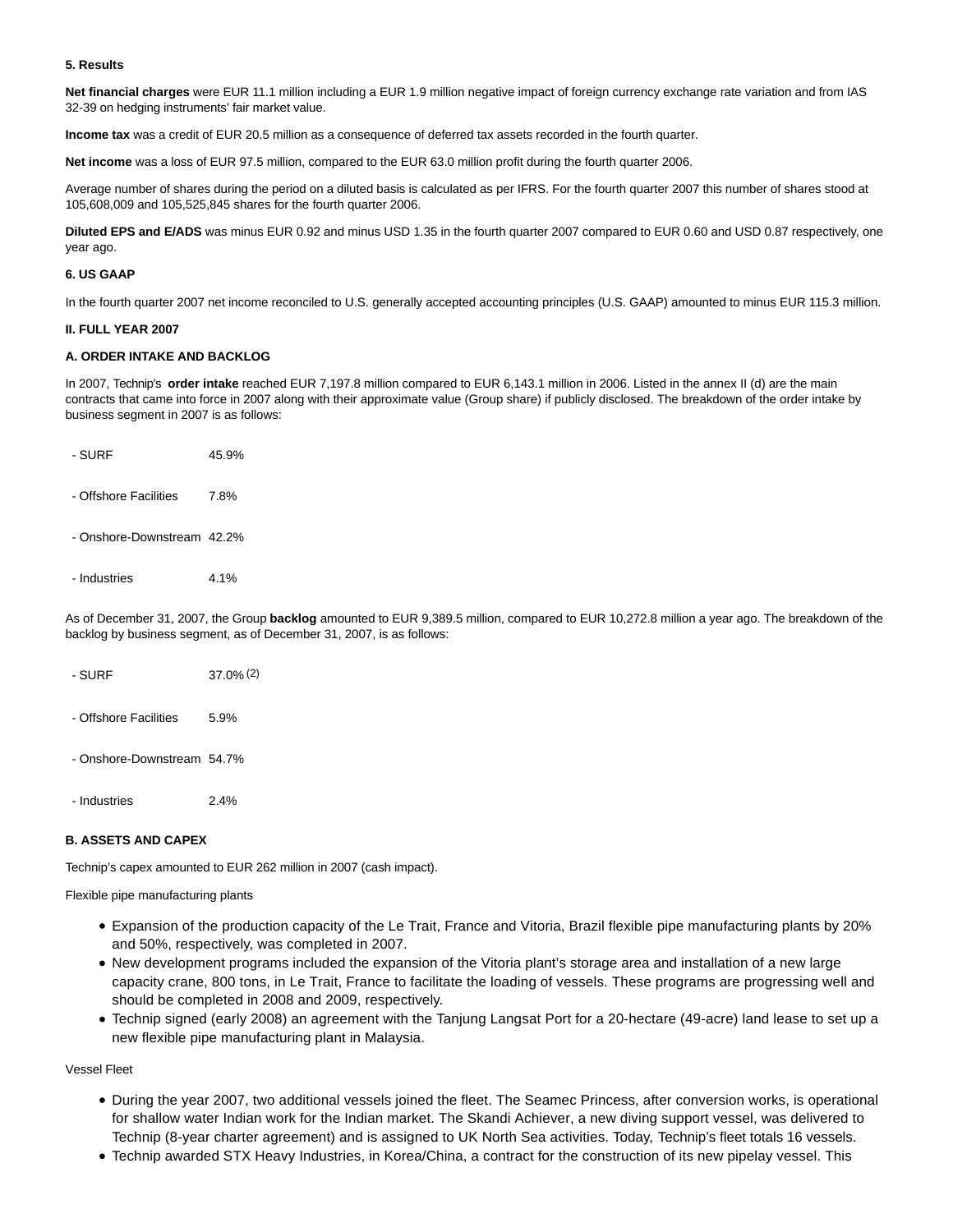194m-long vessel will have twin 2,800 ton reels. She will have a top tension capacity of 450 tons for laying rigid steel pipes and flexible products up to 18" in diameter through a dedicated lay tower installed at the stern. She will also be equipped with a 150 ton crane, a PLET (pipeline end terminations) handling system and accommodation for 140 people. With a transit speed of 20 knots, she has been specifically designed to minimize intercontinental transit days and allow her efficient deployment in all deep water regions of the world.

- The Skandi Arctic, 50% owned by Technip, is another new diving support vessel and will be dedicated to the Norwegian North Sea. She is expected to be delivered in 2008.
- Finally, a new flexible pipelay vessel dedicated to the Brazilian market is expected to join the fleet in 2009, pending contract signature.

This was a successful first year for Technip's 2007 - 2010 EUR 1 billion capex program, which is on track to further expand the SURF asset base.

# **C. FULL YEAR 2007 FINANCIAL RESULTS**

# **1. Revenue**

Full year 2007 Group **revenue** was EUR 7,886.5 million, up 13.9% compared to 2006.

- **SURF** revenue reached EUR 2,478.2 million, up 12.2% compared to 2006, generated by the Agbami (Nigeria), P-52 and PDET (Brazil) and Stybarrow (Oceania) projects, as well as medium and small size projects in the North Sea.
- **Offshore Facilities** revenue was EUR 738.8 million, down 38.2% as expected compared to the same period one year ago. The main contributors were the Akpo FPSO (Nigeria) as well as the Perdido Spar project (Gulf of Mexico).
- **Onshore-Downstream** revenue was EUR 4,436.7 million, up 33.7% compared to EUR 3,317.8 million during 2006. Main contributors were the Khursaniyah project in Saudi Arabia, the four LNG projects in Qatar and Yemen, three large ethylene steam-cracker projects in Qatar, Kuwait and Saudi Arabia, the Horizon heavy oil project in Canada, as well as the Dung Quat refinery in Vietnam.
- In the **Industries** segment, 2007 revenue was EUR 232.8 million, up 14.1% compared to one year ago.

In 2007, the 9% depreciation of the US dollar and associated currencies had a negative impact of EUR 280.2 million on the Group revenue.

# **2. Operating Income from Recurring Activities**

Following the EUR 320 million charge recorded on Onshore-Downstream projects in 2007, Group **operating income from recurring activities** was EUR 247.0 million, down 25.9% compared to EUR 333.2 million recorded in 2006. The associated margin ratio was 3.1%, down from 4.8% recorded in 2006.

- **SURF** operating income from recurring activities was EUR 390.9 million during 2007, up 83.0% compared to the same period a year ago. The associated margin ratio reached a record level at 15.8%, compared to 9.7% in 2006. This takes into account EUR 25 million in insurance compensation received on a Mediterranean project which adversely impacted Group accounts in 2005.
- **Offshore Facilities** operating income from recurring activities was EUR 35.2 million, compared to EUR 62.3 million in 2006, a sharp decrease due to the finalization of several projects during 2006 (Dalia FPSO, Shah Deniz TPG500 and East Area). The associated margin ratio was 4.8% in 2007 compared to 5.2% in 2006.
- **Onshore-Downstream** operating income from recurring activities for 2007 was a loss of EUR 172.5 million, compared to a EUR 68.4 million profit in 2006, including the EUR 320 million charges as announced.
- **Industries** business segment operating income from recurring activities was EUR 15.2 million, up 34.5% compared to EUR 11.3 million in 2006. The associated margin ratio was 6.5% compared to 5.5% a year ago.

Financial income from contracts accounted as revenue, amounted to EUR 90.9 million 2007, EUR 63.6 million associated with Onshore-Downstream and EUR 26.8 million with SURF and Offshore Facilities.

Operating income from recurring activities does not include the following income from activity disposal:

## **3. Income from Activity Disposal**

In 2007, **income from activity disposal** amounted to EUR 19.9 million and came from the following:

- In **SURF:** the sale of PSSL and PSSI during first quarter 2007 (EUR 17.0 million) after an EUR 8.0 million goodwill amortization.
- In **Offshore Facilities**: the 50% sale Technip's minority ownership stake in Gulf Island Fabricator Inc. (EUR 2.9 million) during third quarter 2007.

In 2006, income from activity disposal amounted to EUR 26.9 million and came from the following:

- In Offshore Facilities; the sale of GMF assets during first quarter (EUR 21.5 million)
- In **Onshore-Downstream**; the sale of several assets during the second quarter (EUR 5.4 million)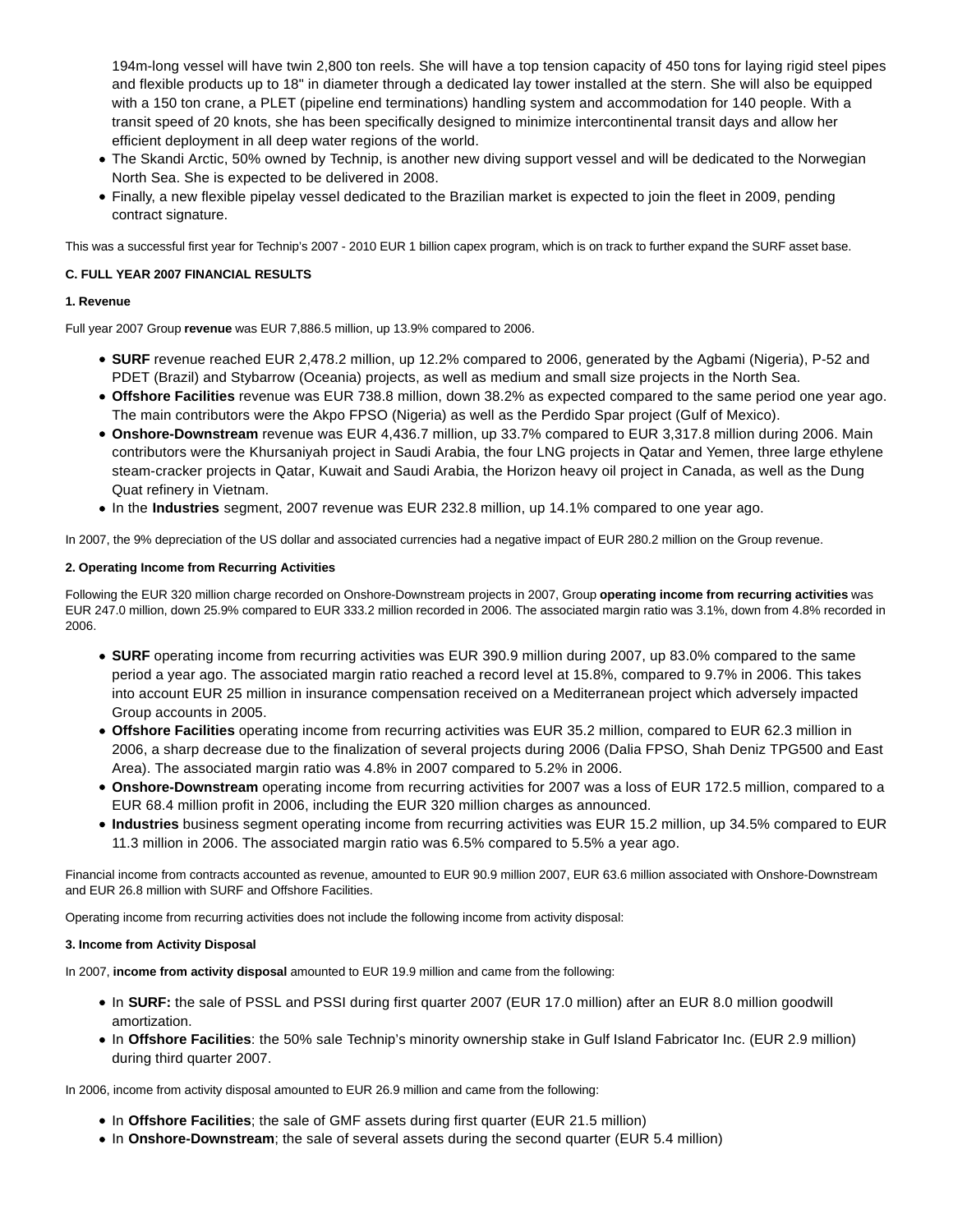## **4. Operating Income**

In 2007, Group **operating income** was EUR 266.9 million, down 25.9% compared to the EUR 360.1 million a year ago. Operating margin ratio stood at 3.4% compared to 5.2% a year ago.

#### **5. Net Income**

**Net financial charges** were EUR 64.6 million, including a EUR 20.9 million negative impact of foreign currency exchange rate variation and from IAS 32-39 on hedging instruments' fair market value.

**Income tax** was EUR 68.0 million. The effective tax rate stood at 37.3%, as Technip decided not to recognize some of its deferred tax assets on charges recorded in 2007.

**Tax on income activity disposal income** amounted to EUR 9.1 million in 2007.

**Net income** was EUR 126.3 million, down 36.9% compared to 2006.

Average number of shares during the period on a diluted basis is calculated as per IFRS. For the full year 2007 this number of shares stood at 104,996,104 and 108,849,404 shares in 2006.

**Diluted EPS and E/ADS** decreased 35.2% to EUR 1.20 and USD 1.76 in 2007 compared to EUR 1.86 and USD 2.71, in 2006.

## **6. US GAAP**

The 2007 net income reconciled to U.S. generally accepted accounting principles (U.S. GAAP) amounted to EUR 127.7 million.

#### **7. Cash and Balance Sheet**

At the end of 2007, the **net cash** position increased to EUR 1,704.3 million compared to EUR 1,540.3 million at the end of 2006. This was primarily due to cash generated from operations (EUR 192.2 million), the change in working capital (EUR 633.5 million), proceeds (EUR 86.8 million), dividend payment (EUR 274.7 million), share buy-backs (EUR 86.2 million) and capital expenditures (EUR 261.8 million).

**Shareholders' equity** as of December 31, 2007 was EUR 2,178.4 million, compared to EUR 2,401.3 million as of December 31, 2006. This reduction is mainly due to the dividend payment which occurred on May 3, 2007 for an amount of EUR 274.7 million.

## (1) SURF: Subsea Umbilical Riser and flowlines

 $<sup>(2)</sup>$  Concerning long term frame agreement for offshore inspection repair and maintenance, Technip books in its backlog the estimated expected value</sup> of these activities for the current year only.

## **REMINDER: NEW REPORTING STRUCTURE AS OF JANUARY 1, 2008**

As of January 1, 2008, Technip's financial statements will be reported on the following three business segments in addition to the corporate segment:

- SUBSEA: formerly SURF,
- OFFSHORE: formerly Offshore-Facilities,
- ONSHORE: combining Onshore-Downstream and Industries,

Comparable information will be provided for the relevant periods.

The information package on the fourth quarter and full year 2007 results includes this press release and the annexes which follow as well as the presentation published on the Group's web site [\(www.technip.com\).](http://www.technip.com/)

## **Cautionary note regarding forward-looking statements**

**This presentation contains both historical and forward-looking statements. These forward-looking statements are not based on historical facts, but rather reflect our current expectations concerning future results and events and generally may be identified by the use of forwardlooking words such**

**as "believe", "aim", "expect", "anticipate", "intend","foresee", "likely", "should", "planned", "may", "estimates", "potential" or other similar words. Similarly, statements that describe our objectives, plans or goals are or may be forward-looking statements. These forwardlooking statements involve known and unknown risks, uncertainties and other factors that may cause our actual results, performance or achievements to differ materially from the anticipated results, performance or achievements expressed or implied by these forward-looking statements. Risks that could cause actual results to differ materially from the results anticipated in the forward-looking statements include, among other things: our ability to successfully continue to originate and execute large services contracts, and construction and project risks generally; the level of production-related capital expenditure in the oil and gas industry as well as other industries; currency fluctuations; interest rate fluctuations; raw material (especially steel) as well as maritime freight price fluctuations; the timing of development of energy resources; armed conflict or political instability in the Arabian-Persian Gulf, Africa or other regions; the strength of competition; control of costs and expenses; the reduced availability of government-sponsored export financing; losses in one or more of our large contracts; U.S. legislation relating to investments in Iran or elsewhere where we seek to do business; changes in tax legislation, rules, regulation or enforcement; intensified price pressure by our competitors; severe weather conditions; our ability to successfully keep pace with technology changes; our ability to attract and retain qualified personnel; the evolution, interpretation and uniform application and enforcement of International Financial Reporting Standards (IFRS), according to which we prepare our financial statements as of January 1, 2006; political and social stability in developing countries; competition; supply chain bottlenecks; the ability of our subcontractors to**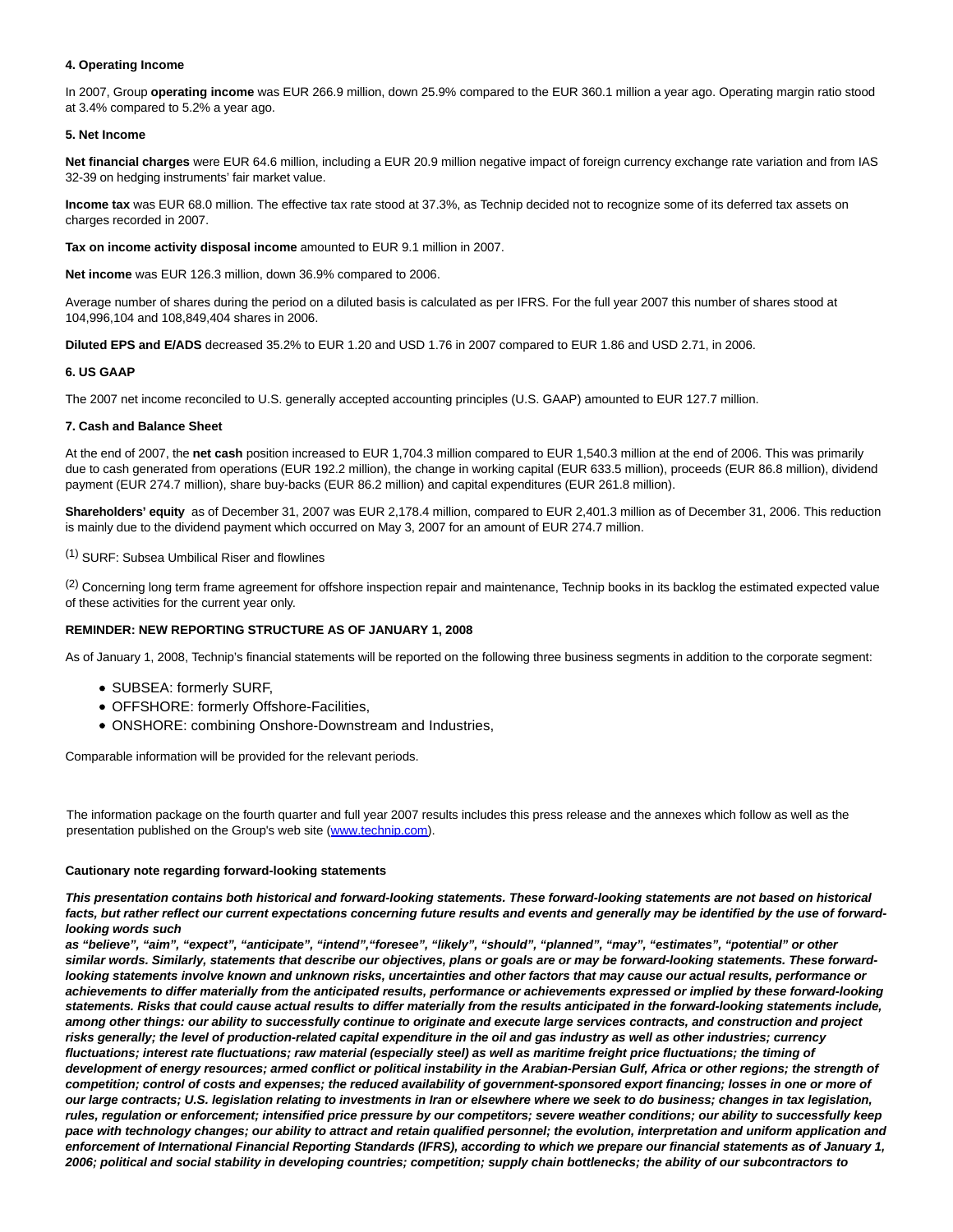**attract skilled labor; the fact that our operations may cause the discharge of hazardous substances, leading to significant environmental remediation costs; our ability to manage and mitigate logistical challenges due to underdeveloped infrastructure in some countries where are performing projects.**

**Some of these risk factors are set forth and discussed in more detail in our Annual Report. Should one of these known or unknown risks materialize, or should our underlying assumptions prove incorrect, our future results could be adversely affected, causing these results to differ materially from those expressed in our forward-looking statements. These factors are not necessarily all of the important factors that could cause our actual results to differ materially from those expressed in any of our forward-looking statements. Other unknown or unpredictable factors also could have material adverse effects on our future results. The forward-looking statements included in this release are made only as of the date of this release. We cannot assure you that projected results or events will be achieved. We do not intend, and do not assume any obligation to update any industry information or forward looking information set forth in this release to reflect subsequent events or circumstances.**

**This presentation does not constitute an offer or invitation to purchase any securities of Technip in the United States or any other jurisdiction. Securities may not be offered or sold in the United States absent registration or an exemption from registration. The information contained in this presentation may not be relied upon in deciding whether or not to acquire Technip securities.**

**This presentation is being furnished to you solely for your information, and it may not be reproduced, redistributed or published, directly or indirectly, in whole or in part, to any other person. Non-compliance with these restrictions may result in the violation of legal restrictions of the United States or of other jurisdictions.**

With a workforce of 23,000 people, Technip ranks among the top five corporations in the field of oil, gas and petrochemical engineering, construction and services. The Group is headquartered in Paris.

The Group's main operations and engineering centers and business units are located in France, Italy, Germany, the UK, Norway, Finland, the Netherlands, the USA, Brazil, Abu-Dhabi, China, India, Malaysia and Australia.

In support of its activities, the Group manufactures flexible pipes and umbilicals, and builds offshore platforms in its manufacturing plants and fabrication yards in France, Brazil, the UK, the USA, Finland and Angola, and has a fleet of specialized vessels for pipeline installation and subsea construction.

The Technip share is listed in Paris on Euronext Paris.

# **ANNEX I (a) CONSOLIDATED STATEMENT OF INCOME IFRS, Audited**

| Euros in Millions                                             | <b>Fourth Quarter</b> |                | <b>Full Year</b> |             |
|---------------------------------------------------------------|-----------------------|----------------|------------------|-------------|
| (except EPS, E/ADS and average number of shares)              | 2007                  | 2006           | 2007             | 2006        |
| Revenue                                                       | 2,101.2               | 1,982.3        | 7,886.5          | 6,926.5     |
| Gross Margin                                                  | $-6.7$                | 233.6          | 641.4            | 724.4       |
| Research & Development Expenses                               | $-12.7$               | $-11.0$        | $-42.0$          | $-34.9$     |
| SG&A & Other Operating Income (Expense)                       | $-88.6$               | $-108.8$       | $-352.4$         | $-356.3$    |
| <b>Operating Income from Recurring Activities</b>             | $-108.0$              | 113.8          | 247.0            | 333.2       |
| Income from Sale of Activities                                | $-0.8$                | 0.0            | 19.9             | 26.9        |
| <b>Operating Income</b>                                       | $-108.8$              | 113.8          | 266.9            | 360.1       |
| Financial Income (Charges)                                    | $-11.1$               | $-16.7$        | $-64.6$          | $-61.5$     |
| Income of Equity Affiliates                                   | 0.7                   | $-3.0$         | 2.8              | $-2.6$      |
| <b>Profit Before Tax</b>                                      | $-119.2$              | 94.1           | 205.1            | 296.0       |
| Income Tax                                                    | 20.5                  | $-30.7$        | $-68.0$          | $-92.2$     |
| Tax on Income from Sale of Activities                         | $-0.1$                | $\blacksquare$ | $-9.1$           | $-1.9$      |
| <b>Minority Interests</b>                                     | 1.3                   | $-0.4$         | $-1.7$           | $-1.8$      |
| <b>Net Income</b>                                             | $-97.5$               | 63.0           | 126.3            | 200.1       |
| Net Income                                                    | $-97.5$               | 63.0           | 126.3            | 200.1       |
| Restatement of Redemption Premium on Convertible Bonds        |                       |                |                  | 1.9         |
| <b>Restated Net Income</b>                                    | $-97.5$               | 63.0           | 126.3            | 202.0       |
| Average Number of Shares during the period on a diluted basis | 105,608,009           | 105,525,845    | 104,996,104      | 108.849.404 |
| EPS (€) on a Diluted Basis                                    | $-0.92$               | 0.60           | 1.20             | 1.86        |
| E/ADS (\$) on a Diluted Basis $(1)$                           | $-1.35$               | 0.87           | 1.76             | 2.71        |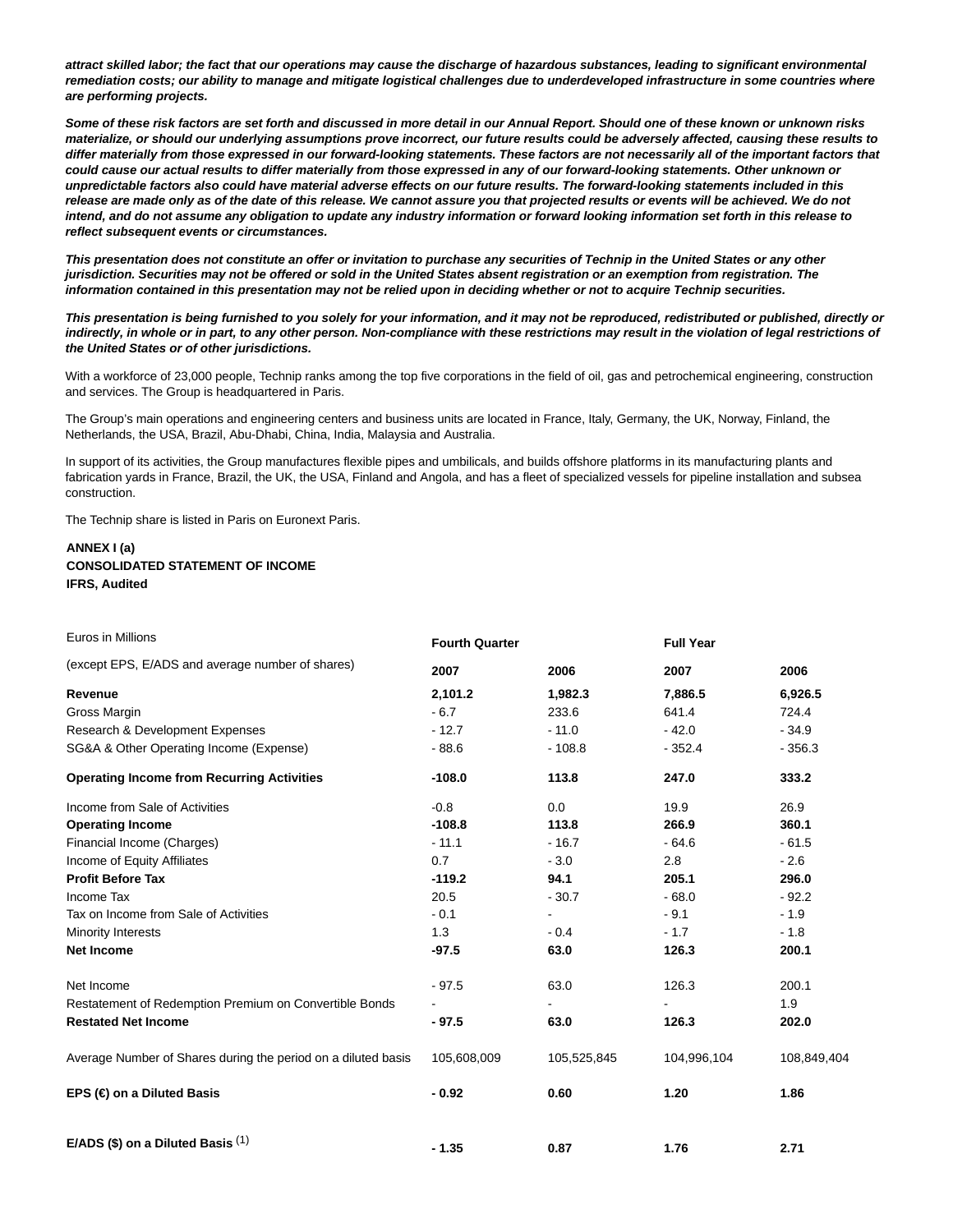1. Earnings per American Depositary Share (E/ADS) are in U.S. dollars and, for all periods, are calculated based upon diluted EPS in euros converted into US dollars using the Federal Reserve Bank of New York noon buying rate (USD/EUR) of 1.4603 as of December 31, 2007.

# **ANNEX I (b) CONSOLIDATED BALANCE SHEET IFRS, Audited**

| Euros in Millions                                       |                | Dec. 31, 2007 Dec. 31, 2006* |
|---------------------------------------------------------|----------------|------------------------------|
| <b>Fixed Assets</b>                                     | 3,279.1        | 3,241.1                      |
| Deferred Taxes and Other Non-Current Assets             | 184.7          | 115.3                        |
| <b>NON-CURRENT ASSETS</b>                               | 3,463.8        | 3,356.4                      |
| <b>Construction Contracts</b>                           | 280.6          | 591.1                        |
| Inventories, Customer & Other Receivables               | 1,953.4        | 1,651.7                      |
| Cash & Cash Equivalents                                 | 2,401.5        | 2,402.8                      |
| <b>CURRENT ASSETS</b>                                   | 4,635.5        | 4,645.6                      |
| <b>Assets Held for Sale</b>                             |                | 61.5                         |
| <b>TOTAL ASSETS</b>                                     | 8,099.3        | 8,063.5                      |
| Shareholders' Equity (Parent Company)                   | 2,178.4        | 2,401.3                      |
| <b>Minority Interests</b>                               | 18.4           | 15.5                         |
| <b>SHAREHOLDERS' EQUITY</b>                             | 2,196.8        | 2,416.8                      |
| <b>Non-Current Debts</b>                                | 653.3          | 676.6                        |
| <b>Non-Current Provisions</b>                           | 109.7          | 124.1                        |
| Deferred Taxes and Other Non-Current Liabilities        | 174.2          | 161.6                        |
| <b>NON-CURRENT LIABILITIES</b>                          | 937.2          | 962.3                        |
| <b>Current Debts</b>                                    | 43.9           | 185.9                        |
| <b>Current Provisions</b>                               | 123.0          | 73.8                         |
| <b>Construction Contracts</b>                           | 1,860.1        | 2,138.5                      |
| Accounts Payable & Other Advances Received              | 2,938.3        | 2,267.4                      |
| <b>CURRENT LIABILITIES</b>                              | 4,965.3        | 4,665.6                      |
| Liabilities Directly Related to Assets Held for Sales   | $\blacksquare$ | 18.8                         |
| TOTAL SHAREHOLDERS' EQUITY & LIABILITIES                | 8,099.3        | 8,063.5                      |
| <b>Changes in Shareholders' Equity (Parent Company)</b> |                |                              |
| Shareholders' Equity as of December 31, 2006            | 2,401.3        |                              |
| Full year 2007 Net Income                               | 126.3          |                              |
| Capital Increases                                       | 36.6           |                              |
| IAS 32 and 39 Impacts                                   | 1.1            |                              |
| Dividend Payment                                        | $-274.7$       |                              |
| <b>Treasury Shares</b>                                  | $-86.2$        |                              |
| Translation Adjustments and Other                       | $-26.0$        |                              |

**Shareholders' Equity as of December 31, 2007 2,178.4**

\* Following the analysis supervised by Technip auditors and performed between the date of the FY 2006 results press release issuance and the 2006 Annual Report, "construction contracts" was modified, increasing the total amount of the balance sheet as of December 31, 2006 by EUR 364.7 million with no impact on the statement of income and on the shareholders equity.

**ANNEX I (c) CONSOLIDATED STATEMENT OF CASH FLOWS IFRS Audited**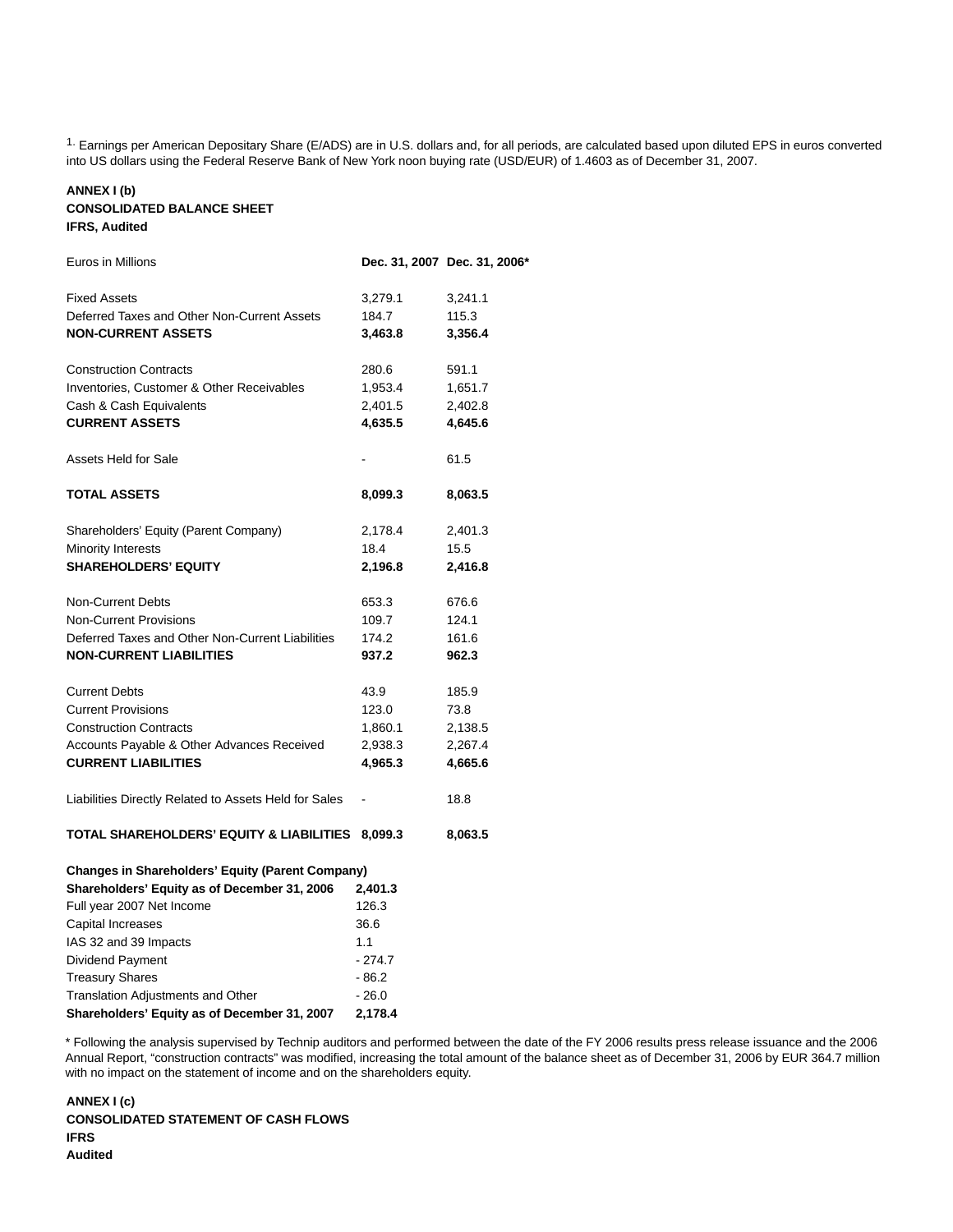| Euros in Millions                                                                                      | <b>Full Year</b> |          |          |          |
|--------------------------------------------------------------------------------------------------------|------------------|----------|----------|----------|
|                                                                                                        | 2007             |          | 2006     |          |
| Net Income                                                                                             | 126.3            |          | 200.1    |          |
| Depreciation of Property, Plant & Equipment                                                            | 162.9            |          | 159.8    |          |
| Split Accounting of Convertible Bonds                                                                  | 0.0              |          | 10.0     |          |
| Stock Option and Performance Share Charge                                                              | 9.9              |          | 2.5      |          |
| Long-Term Provisions (Including Employee Benefits)                                                     | $-9.3$           |          | 17.8     |          |
| Reduction of Goodwill Related to Realized Income Tax Loss Carry Forwards not previously Recognized 2.5 |                  |          | 9.0      |          |
| Deferred Income Tax                                                                                    | $-79.0$          |          | $-26.0$  |          |
| Capital (Gain) Loss on Asset / Activity Sales                                                          | $-20.2$          |          | $-25.3$  |          |
| Minority Interests and Other                                                                           | - 0.9            |          | 4.7      |          |
| <b>Cash from Operations</b>                                                                            | 192.2            |          | 352.6    |          |
| <b>Change in Working Capital</b>                                                                       | 633.5            |          | 594.2    |          |
|                                                                                                        |                  |          |          |          |
| Net Cash Provided by (Used in) Operating Activities                                                    |                  | 825.7    |          | 946.8    |
| <b>Capital Expenditures</b>                                                                            | $-261.8$         |          | $-157.2$ |          |
| Cash Proceeds from Asset Sales                                                                         | 20.5             |          | 40.4     |          |
| Change of Scope of Consolidation                                                                       | 66.9             |          | $-3.1$   |          |
| Net Cash Provided by (Used in) Investment Activities                                                   |                  | $-174.4$ |          | - 119.9  |
|                                                                                                        |                  |          |          |          |
| Increase (Decrease) in Debt                                                                            | $-175.9$         |          | $-6.4$   |          |
| Capital Increase                                                                                       | 36.6             |          | 30.3     |          |
| Dividend Payment                                                                                       | - 274.7          |          | $-141.7$ |          |
| Share Repurchases                                                                                      | $-86.2$          |          | $-63.4$  |          |
| Convertible Bond Softcall Adjustment                                                                   |                  |          | $-304.5$ |          |
| Net Cash Provided by (Used in) Financing Activities                                                    |                  | $-500.2$ |          | - 485.7  |
|                                                                                                        |                  |          |          |          |
| <b>Foreign Exchange Translation Adjustment</b>                                                         |                  | $-152.4$ |          | $-126.2$ |
| Net Increase (Decrease) in Cash and Cash Equivalents                                                   |                  | $-1.3$   |          | 215.0    |
|                                                                                                        |                  |          |          |          |
| Cash and Cash Equivalents at Period Beginning                                                          | 2,402.8          |          | 2,187.8  |          |
| Cash and Cash Equivalents at Period End                                                                | 2,401.5          |          | 2,402.8  |          |
|                                                                                                        |                  | 1.3      |          | $-215.0$ |
| ANNEX I (d)                                                                                            |                  |          |          |          |
| <b>TREASURY AND CURRENCY RATES</b><br><b>IFRS</b>                                                      |                  |          |          |          |
| <b>Audited</b>                                                                                         |                  |          |          |          |
| <b>Euros in Millions</b><br><b>Treasury and Financial Debt</b>                                         |                  |          |          |          |

| Euros in Millions                         | Treasury and Financial Debt |                                            |         |  |
|-------------------------------------------|-----------------------------|--------------------------------------------|---------|--|
|                                           |                             | Dec. 31, 2007 Sept. 30, 2007 Dec. 31, 2006 |         |  |
| <b>Cash Equivalents</b>                   | 1,815.9                     | 2,005.9                                    | 1,791.2 |  |
| Cash                                      | 585.6                       | 421.3                                      | 611.6   |  |
| Cash & Cash Equivalents (A)               | 2,401.5                     | 2,427.2                                    | 2,402.8 |  |
| <b>Current Debts</b>                      | 43.9                        | 60.1                                       | 185.9   |  |
| Non Current Debts                         | 653.3                       | 655.5                                      | 676.6   |  |
| Gross Debt (B)                            | 697.2                       | 715.6                                      | 862.5   |  |
| Net Financial Cash (Debt) (A - B) 1,704.3 |                             | 1,711.6                                    | 1,540.3 |  |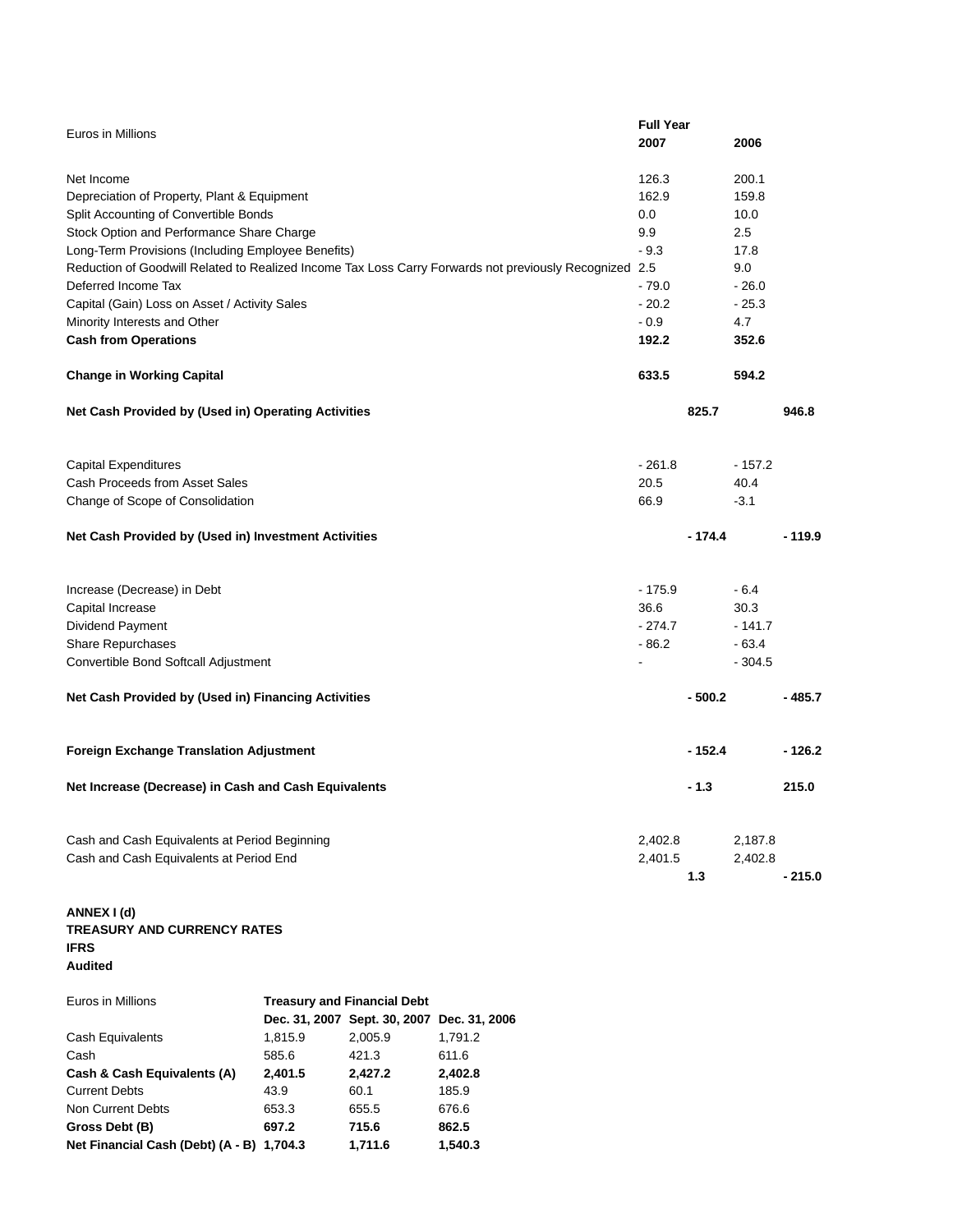|                 | Statement of Income Balance Sheet as of |       |                           |      |  |  |
|-----------------|-----------------------------------------|-------|---------------------------|------|--|--|
|                 | <b>FY 07</b>                            | FY 06 | Dec. 31 2007 Dec. 31 2006 |      |  |  |
|                 | <b>USD</b> 1.37                         | 1.26  | 1.47                      | 1.32 |  |  |
| <b>GBP</b> 0.68 |                                         | 0.68  | 0.73                      | 0.67 |  |  |

**ANNEX II (a) REVENUE BY REGION IFRS Not audited**

| Euros in Millions                                 | <b>Fourth Quarter</b> |                      |             | <b>Full Year</b> |                        |        |
|---------------------------------------------------|-----------------------|----------------------|-------------|------------------|------------------------|--------|
|                                                   | 2007                  | 2006                 | Change 2007 |                  | 2006                   | Change |
| Europe, Russia, C. Asia 308.5                     |                       | 305.9                | $0.8\%$     |                  | 1,218.8 1,399.2 -12.9% |        |
| Africa                                            | 202.4                 | 343.5                | $-41.1%$    | 954.8            | 1.254.4 -23.9%         |        |
| <b>Middle East</b>                                | 932.2                 | 705.0                | 32.2%       |                  | 3,246.6 2,070.7 56.8%  |        |
| Asia Pacific                                      | 298.0                 | 206.3                | 44.4%       |                  | 1,032.2 806.7          | 28.0%  |
| <b>Americas</b>                                   | 360.1                 | 421.6                | $-14.6%$    |                  | 1.434.1 1.395.5 2.8%   |        |
| TOTAL                                             |                       | 2.101.2 1.982.3 6.0% |             |                  | 7,886.5 6,926.5 13.9%  |        |
| ANNEX II (b)                                      |                       |                      |             |                  |                        |        |
| <b>ADDITIONAL INFORMATION BY BUSINESS SEGMENT</b> |                       |                      |             |                  |                        |        |
| <b>IFRS</b>                                       |                       |                      |             |                  |                        |        |
| <b>Not audited</b>                                |                       |                      |             |                  |                        |        |

| Euros in Millions                                 | 4Q 07    | 4Q 06                 | Change FY 07 |          | <b>FY 06</b>          | Change   |
|---------------------------------------------------|----------|-----------------------|--------------|----------|-----------------------|----------|
| <b>SURF</b>                                       |          |                       |              |          |                       |          |
| Revenue                                           | 647.7    | 635.8                 | 1.9%         |          | 2,478.2 2,209.2 12.2% |          |
| Gross Margin                                      | 162.1    | 118.7                 | 36.6%        | 558.8    | 373.5                 | 49.6%    |
| Operating Income from Recurring Activities        | 120.1    | 70.3                  | 70.8%        | 390.9    | 213.6                 | 83.0%    |
| Depreciation                                      | $-48.3$  | $-49.6$               | $-2.6%$      |          | $-137.0 - 132.3$      | 3.6%     |
| <b>OFFSHORE FACILITIES</b>                        |          |                       |              |          |                       |          |
| Revenue                                           | 172.3    | 294.6                 | $-41.5%$     | 738.8    | 1,195.5 -38.2%        |          |
| Gross Margin                                      | 25.6     | 41.5                  | $-38.3%$     | 95.6     | 133.1                 | $-28.2%$ |
| Operating Income from Recurring Activities 5.9    |          | 20.8                  | $-71.6%$     | 35.2     | 62.3                  | $-43.5%$ |
| Depreciation                                      | $-2.1$   | $-2.5$                | $-16.0%$     | $-8.5$   | $-9.3$                | $-8.6%$  |
| <b>ONSHORE-DOWNSTREAM</b>                         |          |                       |              |          |                       |          |
| Revenue                                           |          | 1,217.2 1,001.8 21.5% |              | 4,436.7  | 3,317.8 33.7%         |          |
| Gross Margin                                      | $-202.0$ | 66.1                  | nm           | $-44.5$  | 189.1                 | nm       |
| Operating Income from Recurring Activities -233.6 |          | 32.1                  | nm           | $-172.5$ | 68.4                  | nm       |
| Depreciation                                      | $-4.1$   | $-2.8$                | 46.4%        | $-13.2$  | $-10.3$               | 28.2%    |
| <b>INDUSTRIES</b>                                 |          |                       |              |          |                       |          |
| Revenue                                           | 64.0     | 50.1                  | 27.7%        | 232.8    | 204.0                 | 14.1%    |
| Gross Margin                                      | 12.4     | 7.3                   | 69.9%        | 36.3     | 28.7                  | 26.5%    |
| Operating Income from Recurring Activities 6.0    |          | 3.0                   | 100.0%       | 15.2     | 11.3                  | 34.5%    |
| Depreciation                                      | $-0.6$   | $-0.3$                | 100.0%       | $-1.4$   | $-1.0$                | 40.0%    |
| <b>CORPORATE</b>                                  |          |                       |              |          |                       |          |
| Operating Income                                  | $-6.4$   | $-12.4$               | $-48.4%$     | $-21.8$  | $-22.4$               | $-2.7%$  |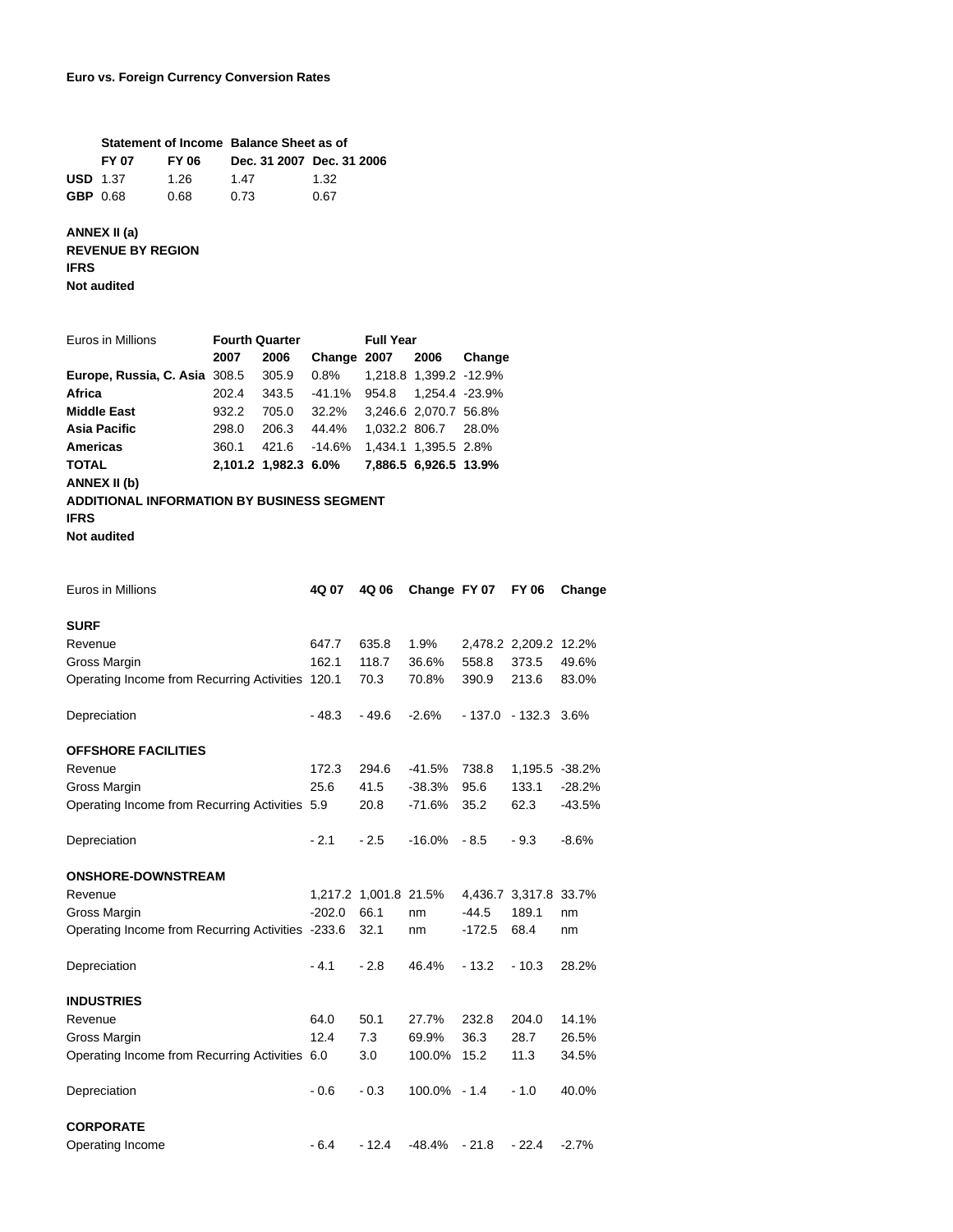nm: not meaningful

## **ANNEX II (c) ORDER INTAKE & BACKLOG Not audited**

| Euros in Millions          | <b>Order Intake by Business Segment</b> |         |             |                       |       |          |  |
|----------------------------|-----------------------------------------|---------|-------------|-----------------------|-------|----------|--|
|                            | <b>Fourth Quarter</b>                   |         |             | <b>Full Year</b>      |       |          |  |
|                            | 2007                                    | 2006    | Change 2007 |                       | 2006  | Change   |  |
| <b>SURF</b>                | 1.500.1                                 | 780.6   | $92.2\%$    | 3,295.5 2,240.9 47.1% |       |          |  |
| <b>Offshore Facilities</b> | 200.6                                   | 374.5   | -46.4%      | 563.9                 | 787.3 | $-28.4%$ |  |
| <b>Onshore-Downstream</b>  | 365.9                                   | 453.6   | -19.3%      | 3,040.4 2,914.0 4.3%  |       |          |  |
| <b>Industries</b>          | 35.0                                    | 47.3    | -26.0%      | 298.0                 | 200.9 | 48.3%    |  |
| <b>TOTAL</b>               | 2,101.6                                 | 1,656.0 | 26.9%       | 7,197.8 6,143.1 17.2% |       |          |  |

|               | <b>Backlog by Business Segment</b> |  |
|---------------|------------------------------------|--|
| As of         |                                    |  |
| Dec. 31, 2007 | As of Dec. 31, 2006 Change         |  |

| <b>SURF</b>                | 3.477.1 | 2.718.9  | 27.9%    |
|----------------------------|---------|----------|----------|
| <b>Offshore Facilities</b> | 550.9   | 741.6    | $-25.7%$ |
| <b>Onshore-Downstream</b>  | 5.136.8 | 6.650.4  | $-22.8%$ |
| <b>Industries</b>          | 224.7   | 161.9    | 38.8%    |
| <b>TOTAL</b>               | 9.389.5 | 10.272.8 | $-8.6%$  |

## **Backlog by Region**

**As of**

# **Dec. 31, 2007 As of Dec. 31, 2006 Change**

| Europe, Russia, C Asia 1,691.8 |         | 933.3    | 81.3%    |
|--------------------------------|---------|----------|----------|
| Africa                         | 1,623.3 | 1.338.4  | 21.3%    |
| <b>Middle East</b>             | 3.198.0 | 4.936.5  | $-35.2%$ |
| <b>Asia Pacific</b>            | 944.0   | 1.195.8  | $-21.1%$ |
| <b>Americas</b>                | 1.932.4 | 1.868.8  | 3.4%     |
| <b>TOTAL</b>                   | 9,389.5 | 10,272.8 | $-8.6\%$ |

# **December 31, 2007 Backlog Estimated Scheduling SURF Offshore Facilities Onshore- Downstream Industries Group**

| 2008                | 2,100 400 |     | 3,200 | 150 | 5,850 |
|---------------------|-----------|-----|-------|-----|-------|
| 2009                | 600       | 151 | 1,500 | 70  | 2,321 |
| 2010 and Beyond 777 |           |     | 437   | 5   | 1,219 |
| <b>TOTAL</b>        | 3.477     | 551 | 5,137 | 225 | 9,390 |
| ANNEX II (d)        |           |     |       |     |       |
| <b>ORDER INTAKE</b> |           |     |       |     |       |
| Not audited         |           |     |       |     |       |

**Not audited**

**In 2007**, Technip's order intake reached EUR 7,197.8 million compared to EUR 6,143.1 million in 2006. Listed below are the main contracts that came into force in 2007 along with their approximate value (Group share) if publicly disclosed:

a contract, in consortium with Bechtel, with Saudi Aramco for the conversion of the Khursaniyah (Saudi Arabia) gas plant project into a lumpsum turnkey contract (approximately EUR 600 million). The contract was originally awarded to this consortium in March 2005 on a time unit rate basis,

a contract with Grupa Lotos S.A. for an hydrocracking unit in its Gdansk refinery in Poland (approximately EUR 472 million),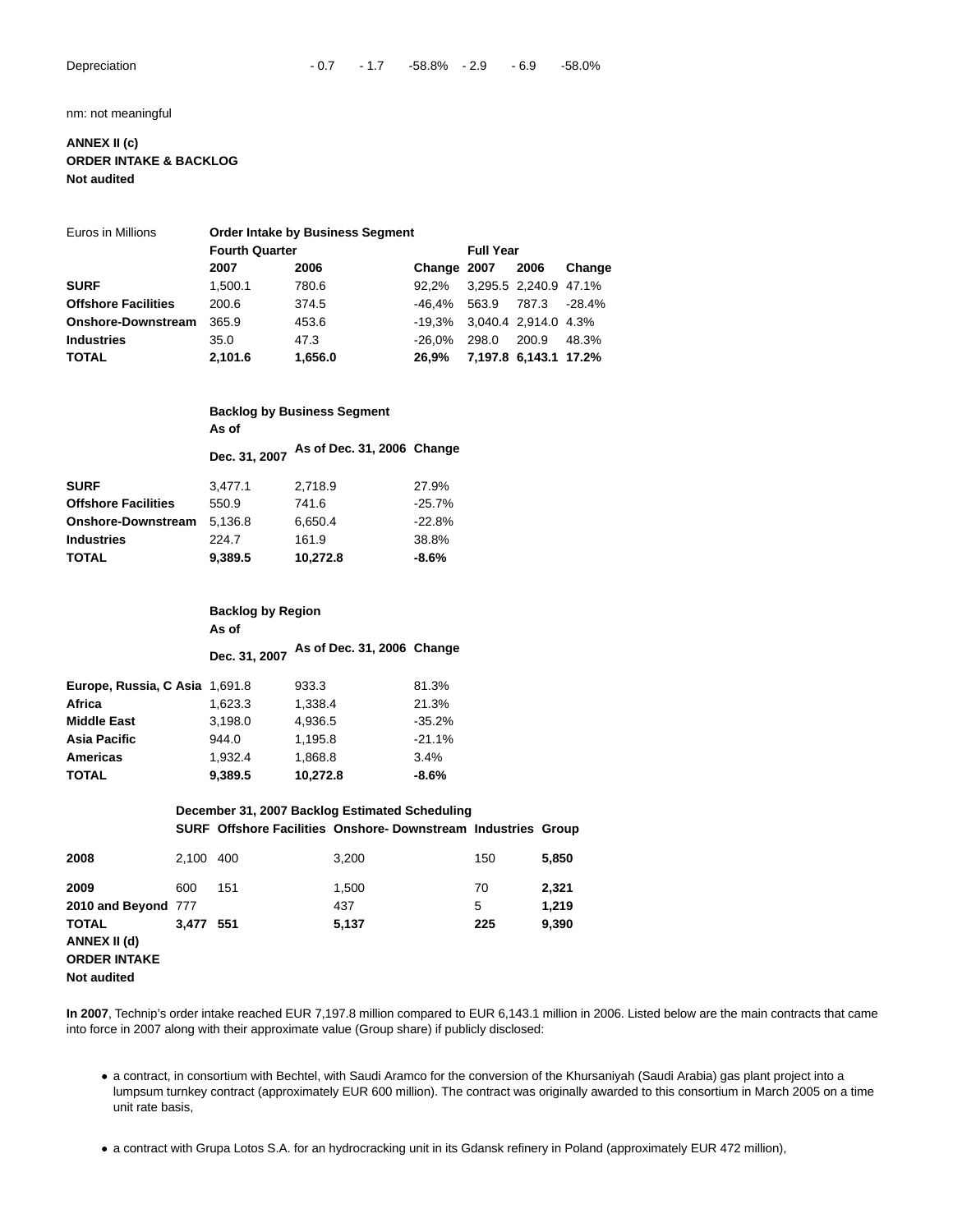- a contract with Abu Dhabi Gas Liquefaction Limited for gas compression plants and associated facilities to be located on Das Island, United Arab Emirates (EUR 460 million),
- two SURF contracts with Aker-Kvaerner for flexible pipelines for an oil field located off the eastern coast of India (approximately EUR 270) million),
- three major contracts with Petrobras, for pipelines related to deepwater development projects offshore Brazil (approximately EUR 200 million),
- a contract, as a partner of the Technip / Keppel FELS consortium, with Petrobras for the realization of the P-56 semi-submersible platform in Brazil,
- a contract with PKN Orlen S.A. on lump sum turnkey basis for services and procurement of materials and equipments and on cost plus fee basis for the construction of a paraxylene complex in its Plock refinery in Poland (approximately EUR 160 million),
- a SURF([1]) contract with Petrobras for the Roncador field development offshore Brazil (approximately EUR 115 million),
- a SURF contract with Talisman Energy for the YME field development offshore Norway (approximately EUR 110 million),
- a contract with Abu Dhabi Marine Operating Company (ADMA-OPCO) for the Zakum gas processing facilities offshore Abu Dhabi, United Arab Emirates (approximately EUR 100 million),
- an EPCM reimbursable contract in joint venture with Hatch with Xstrata Nickel, for the construction of the Koniambo nickel smelter unit located in New Caledonia. Awarded in January 2006, the final confirmation was awarded for Xstrata Nickel (approximately EUR 100 million),
- a SURF contract with British Petroleum for the Skarv field development offshore Norway (approximately EUR 90 million),
- an EPCM reimbursable contract with Total for the construction of a new kerosene hydrodesulphurization unit in the Leuna refinery, near Leipzig, Germany (approximately EUR 90 million),
- a contract with Murphy West Africa, Ltd., for the Azurite field development offshore the Republic of the Congo (approximately EUR 80 million),
- a contract with Eramet for engineering studies and assuming a go-ahead decision of the general contracting services for a laterite treatment plant on the island of Halmahera, Indonesia,
- a contract with CEPSA for a hydrogen plant to be located at their Huelva refinery in Spain (approximately EUR 60 million),
- a SURF contract with BHP Billiton for the Shenzi field development in the Gulf of Mexico,
- a lumpsum front-end engineering design (FEED) contract with Qatar Petroleum for the Al Shaheen refinery to be built in Messaieed, Qatar (approximately EUR 44 million),
- a turnkey contract with Elf Petroleum Nigeria Ltd. for the loading, transport and installation of the topsides for the OFP2 fixed platform on the Ofon field offshore Nigeria,
- a SURF contract with Bluewater Industries, Inc. for the Mirage field development in the Gulf of Mexico,
- a SURF contract, as a partner in the Asia Pacific Technip-Subsea 7 Joint Venture, with Woodside Energy Limited, for the Enfield field development offshore Australia,
- a SURF contract with Statoil, for the Gjøa field development, offshore Norway (approximately EUR 24 million),
- a SURF service contract with National Gas Company of Trinidad and Tobago for two pipelines to be installed offshore the islands of Trinidad and Tobago, in the Caribbean Sea (USD 30 million)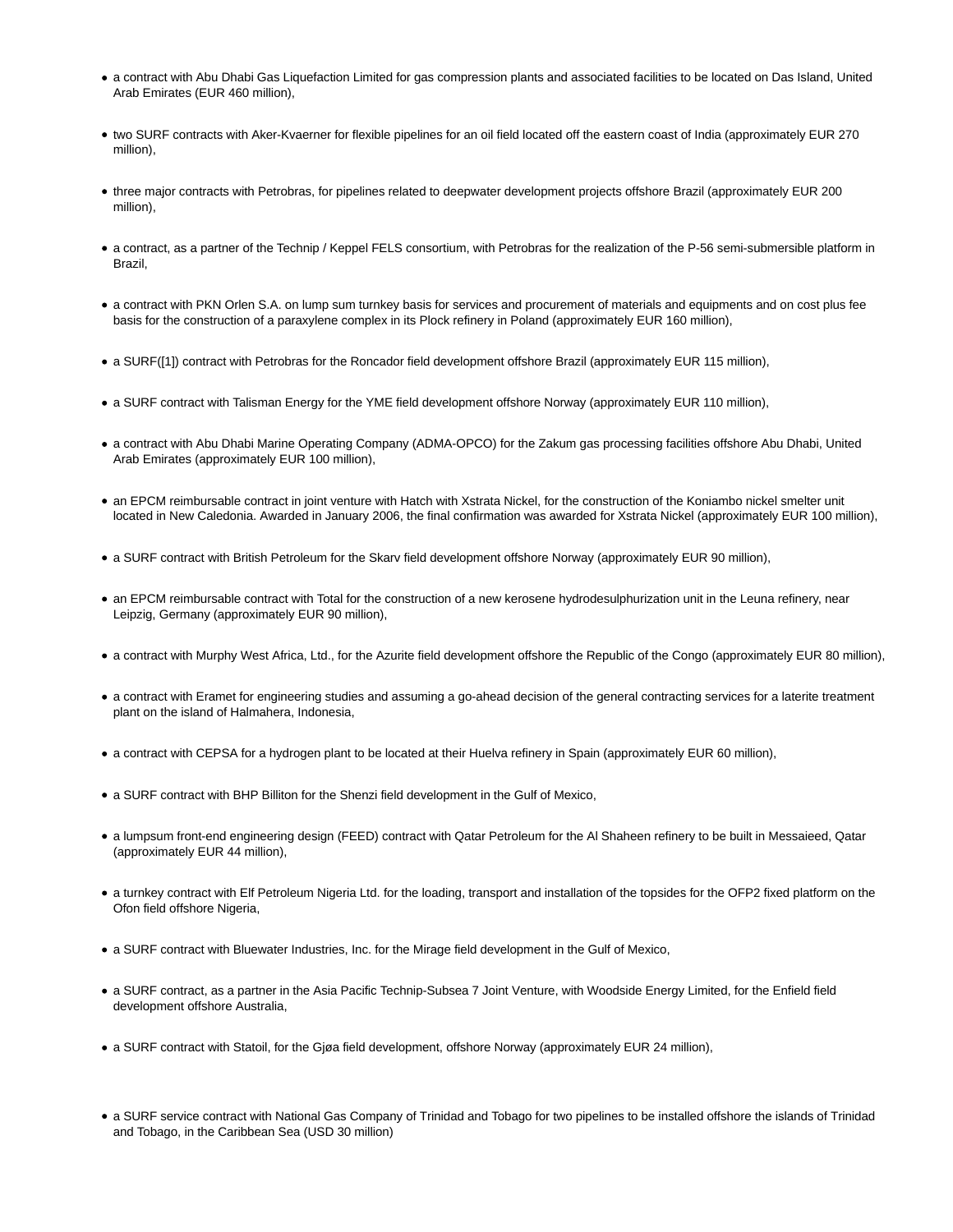- a SURF contract with Shell for the Ursa and Princess fields development in the Gulf of Mexico,
- a SURF contract, as a partner in the Asia Pacific Technip-Subsea 7 Joint Venture, with Statoil for the Alve field development, offshore Norway (approximately EUR 18 million),
- a project management service contract with Grupa Lotos for the Gdansk refinery in Poland,
- a service contract with Fort Hills Energy L.P. for the transformation of heavy oil from the bitumen sands of Fort Hills Oil Sands project in Alberta, Canada,
- a SURF contract, as a partner in the Asia Pacific Technip-Subsea 7 Joint Venture, with New Zealand Overseas Petroleum Limited for the Tui field development offshore New Zealand,
- a SURF contract with Shell Oil and Gas Malaysia LLC., for the Cili Padi gas field development offshore Malaysia,
- a lump sum project management contract with BYACO for an acetic acid plant in China,
- a basic engineering design and support contract with INEOS for a polyethylene plant in China,
- a SURF contract with Mariner Energy Inc. for the installation of umbilicals on the Bass Lite field in the Gulf of Mexico,
- a service contract with Renault, Nissan and Mahindra to provide general contracting assistance for the construction of an automobile plant in India,
- a basic design and engineering package contract with Sinopec Yangzi Petrochemical Co. Ltd. (YPC) for a syngas plant located in Nanjing, China,
- a front end engineering design (FEED) contract with Biomass Investment Group (BIG) for their closed loop biomass power plant project in Florida, USA,
- a contract with a subsidiary of PTT, the national petroleum company of Thailand, for the basic and detailed engineering of four generic wellhead platforms with associated subsea pipelines and tie-ins, for the Arthit gas field in the Gulf of Thailand,
- a contract with Silicium de Provence for preliminary studies pertaining to a polycrystalline silicon production plant dedicated to photovoltaic applications in Saint-Auban, France,
- a front-end engineering design (FEED) contract with Sonatrach for an ethane extraction project located in Arzew, Algeria, and
- a contract with Petrobras for a new four year charter of the Sunrise 2000 flexible pipe lay vessel operating offshore Brazil (approximately EUR 150 million).

Since January 1, 2008, Technip has also announced the following contract awards which are included in the backlog as of December 31, 2007:

- a contract, as the leader of a consortium with Acergy, with Total for the development of the Pazflor oil field, located offshore Angola (USD 1,860 million),
- two SURF contracts with Petrobras America, a subsidiary of Petrobras, for the development of the Cascade and Chinook gas field in the Gulf of Mexico (over USD 300 million),
- an EPCM reimbursable contract with Neste Oil Corporation for the construction of a new generation NExBTL renewable diesel plant to be built in Singapore and
- a SURF contract with Shell for the ultra-deep water Perdido oil field development in the Gulf of Mexico.